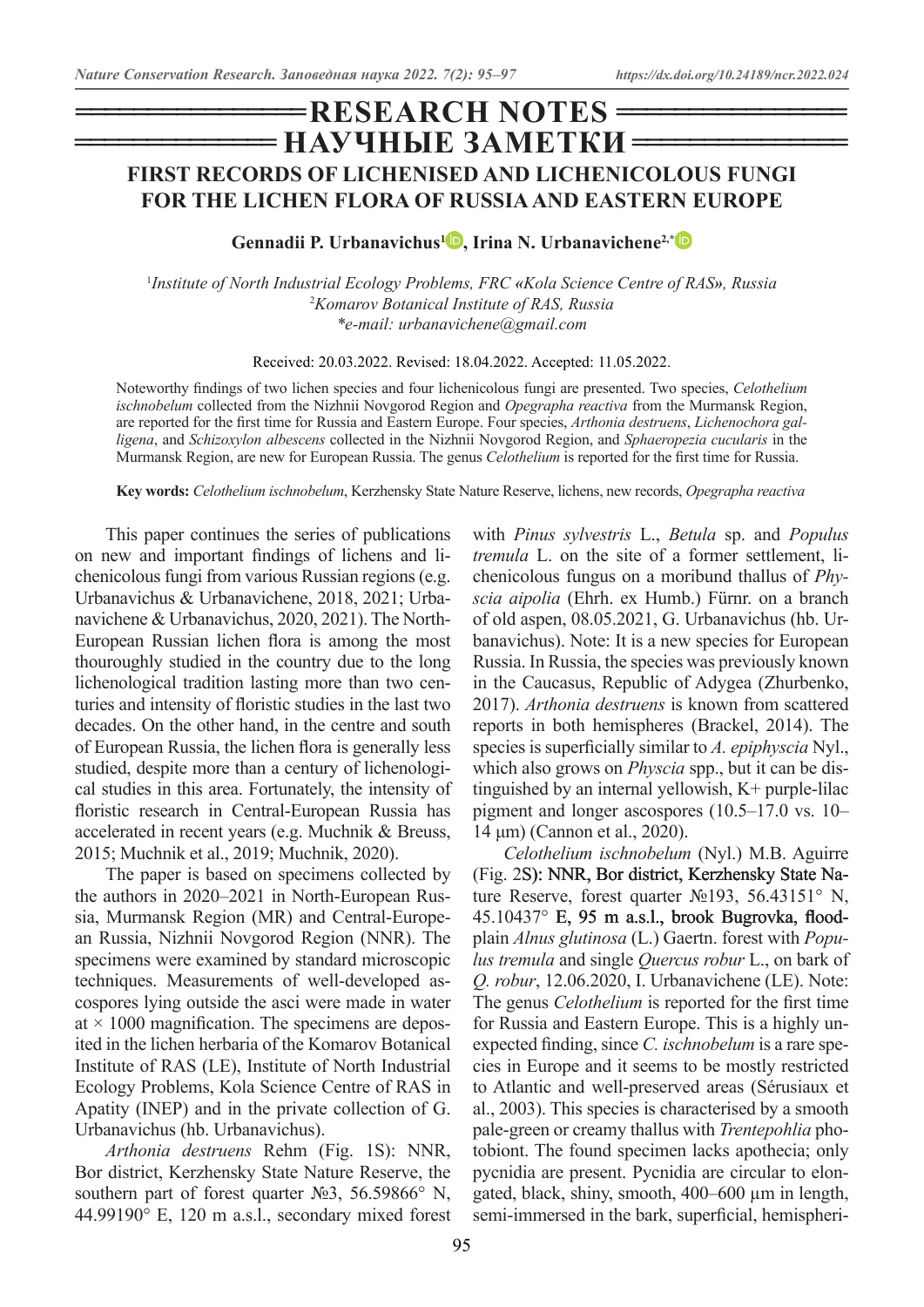cal; ostiole is not seen. Macroconidia are colourless, filiform,  $60-100 \times 1.5-2.0 \mu m$ , thin-walled, smooth and multiseptate; each cell contains numerous refringent particles (Aguirre-Hudson, 1991).

*Lichenochora galligena* R. Sant. & Hafellner (Fig. 3S): NNR, Bor district, Kerzhensky State Nature Reserve, the southern part of forest quarter №3, 56.59866° N, 44.99190° E, 120 m a.s.l., secondary mixed forest with *Pinus sylvestris*, *Betula* sp. and *Populus tremula* on the site of a former settlement, lichenicolous fungus on a moribund thallus and apothecia of *Physcia alnophila*  (Vain.) Loht. et al. on a branch of an old aspen, 08.05.2021, G. Urbanavichus (hb. Urbanavichus). Note: It is a new species for European Russia. In Russia, the species was recently reported from its Asian part, Kamchatsky Krai (Zhurbenko et al., 2020). This species was formerly known from scattered reports in Europe, North and South America, and in Africa (Brackel, 2014). *Lichenochora galligena* is distinguished from other species of *Lichenochora* also growing on *Physcia* spp. by its eight-spored asci and homopolar, small 1-septate ascospores,  $9-11 \times 6-8$  µm.

*Opegrapha reactiva* (Alstrup & D. Hawksw.) Etayo & Diederich (Fig. 4S): MR, Lovozero district, northeast of Fedorova Tundra Mt., 67.49116° N, 35.06697° E, 210 m a.s.l., rapids on a small unnamed stream, lichenicolous fungus on thallus of *Ionaspis lacustris* (With.) Lutzoni on rocks in the stream bed, 11.08.2021, G. Urbanavichus (INEP, LE, hb. Urbanavichus). Note: It is a new species for Russia and Eastern Europe. This rare species was initially described from Greenland (Alstrup & Hawksworth, 1990), and later reported from several Central European countries and Chile (Orange, 2002; Sérusiaux et al., 2003; Roux et al., 2007; Etayo & Sancho, 2008). This species is characterised by its loosely aggregated, perithecial ascomata up to 100 µm in diameter, immersed in the host thallus, I+ pale blue hymenium and four-septate, smooth-walled ascospores,  $18-24 \times 5-7$  µm, sometimes constricted at the septa.

*Schizoxylon albescens* Gilenstam, Döring & Wedin (Fig. 5S): NNR, Bor district, Kerzhensky State Nature Reserve, the southern part of forest quarter №3, 56.59866° N, 44.99190° E, 120 m a.s.l., secondary mixed forest with *Pinus sylvestris*, *Betula* sp. and *Populus tremula* on the site of a former settlement, on a branch of old aspen, 08.05.2021, G. Urbanavichus (hb. Urbanavichus). Note: This is an optionally lichenised species, new for European Russia. In Russia, the species was formerly known from several regions in Siberia (Czernyadjeva et al., 2020).

*Sphaeropezia cucularis* (Norman) Baloch & Wedin (Fig. 6S): MR, Kandalaksha district, Isokumpu place, 22 km west of Alakurtti settlement, 66.93911° N, 29.85403° E, 360 m a.s.l., old-growth forest with *Picea abies* (L.) H. Karst., and *Pinus sylvestris*, lichenicolous fungus on thallus of *Parmeliopsis ambigua* (Wulfen) Nyl. on bark of *Pinussylvestris*, 03.08.2021, G. Urbanavichus (INEP, hb. Urbanavichus). Note: It is a new species for European Russia. In Russia, the species was formerly known from Southern Siberia, Krasnoyarsky Krai (Zhurbenko, 2009). The nearest locality is the neighbouring territory of Finnmark in Norway (Westberg et al., 2021).

#### **Acknowledgements**

The study of G.P. Urbanavichus in the Murmansk Region was carried out within the framework of the State Research Program of the Kola Science Centre of RAS (№122022400120- 2). The study of I.N. Urbanavichene was carried out within the framework of the State Research Program of the Komarov Botanical Institute of RAS «Flora and taxonomy of algae, lichens and bryophytes in Russia and phytogeographically important regions of the world» (№121021600184-6). The research in the Kerzhensky State Nature Reserve was carried out within the framework of the state assignment of the Kerzhensky State Nature Reserve (№1-22-45-2).

#### **Supporting Information**

Photographs of the found species (Electronic Supplement. Illustrations of lichens and lichenicolous fungi in the paper «First records of lichenised and lichenicolous fungi for the lichen flora of Russia and Eastern Europe») may be found in the **[Supporting Information](https://dx.doi.org/10.24189/ncr.2022.024)**.

#### **References**

- Aguirre-Hudson B. 1991. A taxonomic study of the species referred to the ascomycete genus *Leptorhaphis*. *Bulletin of the British Museum (Natural History). Botany* 21(2): 85–192.
- Alstrup V., Hawksworth D.L. 1990. *The lichenicolous fungi of Greenland (Bioscience (Monographs on Greenland subseries)*. Vol. 31. Copenhagen: Museum Tusculanum Press University of Copenhagen. P. 1–90.
- Brackel von W. 2014. Kommentierter Katalog der flechtenbewohnenden Pilze Bayerns. *Bibliotheca Lichenologica* 109: 1–476.
- Cannon P., Ertz D., Frisch A., Aptroot A., Chambers S., Coppins B., Sanderson N., Simkin J., Wolselsey P. 2020. Arthoniales: Arthoniaceae, including the genera *Arthonia*, *Arthothelium*, *Briancoppinsia*, *Bryostigma*, *Coniocarpon*, *Diarthonis*, *Inoderma*, *Naevia*, *Pachnolepia*, *Reichlingia*, *Snippocia*, *Sporodophoron*,